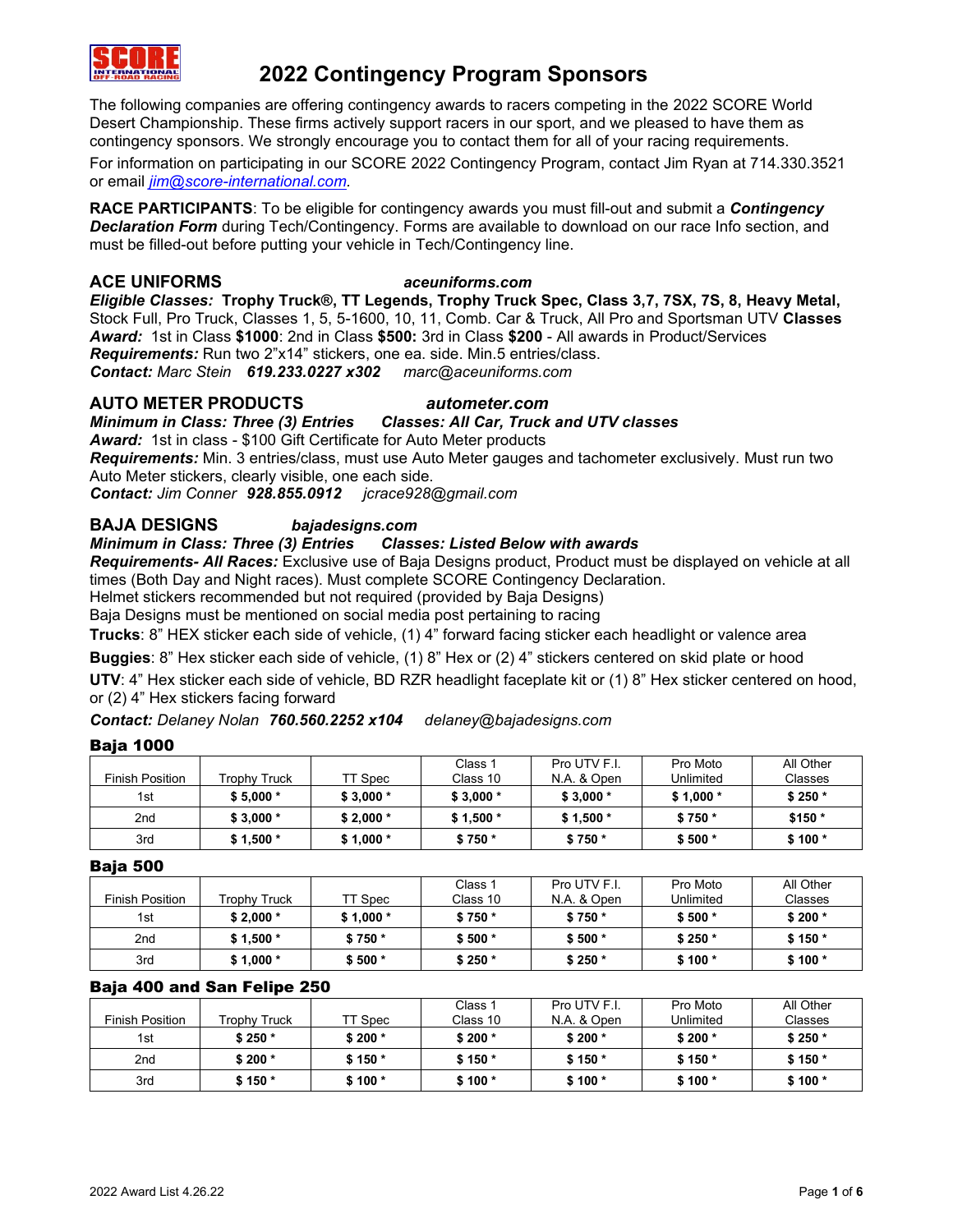

**BAJA PITS MOTORSPORTS** *bajapits.com Minimum in Class: Five (5) Eligible Classes:* **Sportsman Moto, Sportsman Quad and Pro Moto Rally** *Award:* **FREE** Pit Service for winners of SF 250, B500 and B400 at next SCORE race for the following classes: First Place Sportsman Moto, Sportsman Quad and Pro Moto Rally. To be eligible for 2023 Baja 1000 award must have run all three previous 2022 SCORE races registered with Baja Pits. Must sign-up with Baja Pits to be eligible for rewards. **Plus… Winner of 2022 Baja 1000 receives FREE pit service for all 2023 SCORE races!** *Requirements: Run all 2022 Races:* Must register with Baja Pits. Must run Baja Pits sticker clearly visible. *Contact: Carlos Orozco 619.921.8798 [carlos@bajapits.com](mailto:carlos@bajapits.com)*

**BFGOODRICH TIRES** *bfg.com* **2022 SPONSOR**

# In 2022! SPECIAL BFGoodrich Bonus Overall Winner Award Payouts:

# Overall Winner of 2022 SCORE Baja 1000 - BONUS is \$25,000!

# Overall Winner of 2022 SCORE Baja 500 - BONUS is \$20,000!

# **BILSTEIN SHOCKS** *bilstein.com*

*Minimum in Class: No minimum Classes: All Truck, Buggy, Car and UTV Classes Awards:* Bilstein MSRP Certificates 1st Place **\$300** 2nd Place **\$200** 3rd Place **\$100** *Requirements:* Must run Bilstein products on vehicle - Two Bilstein stickers, one each side *Contact: Chris Bolger 858.208.9578 marketing@bilsteinus.com*

# **DIRTY LIFE RACE WHEELS**

*Minimum in Class: Five (5) Classes: Trophy Truck Spec, Class 7s, Class 11, Pro UTV N.A. and Pro Moto Ironman Awards: Four (4) Roadkill Beadlock Rims Requirements:*

*Contact: Gerry Geronimo 626.383.1660 x255 gerryg@thewheelgroup.com*

# **FINISH LINE IV HYDRATION** *finishlineivhydration@gmail.com*

*Minimum in Class: Five (5) Classes: Trophy Truck, TT Spec, Class 1, Pro UTV N.A., Pro Moto Ironman Awards:* **1st** Place \$200 in product; 4th Place \$100 in product

*Requirements:* Must clearly display FLIVH stickers on both sides of vehicle. Must email Julie Boyer at finishlineivhydration within 30 days of official results to claim prize. Products/services are not transferable. *Contact: Julie Boyer 661.332.2559 finishlineivhydration@gmail.com*

### **FORTIN RACING, INC.** *fortinracing.com Minimum in Class:* **Five (5)**

*Classes:* **Trophy Truck**®**, TT Spec, Class 1, 5, 10, SCORE Lites, 2, All Pro UTVs and Sptsmn UTV Unl Awards for 1st Place at EACH SCORE 2022 Event:**

| • Truck Gearbox \$250                     | • Use of Fortin CV Joints and Axles \$100                |
|-------------------------------------------|----------------------------------------------------------|
| • Truck Rear Differential \$100           | • Front Differential for 4WD \$100                       |
| • UTV Axles / CVs / Uprights & Hubs \$250 | $\bullet$ Transaxle $$150$<br>$\bullet$ Underdrive \$200 |

*Year-end Awards:* 2022 Year-End SCORE Point Championships Using Fortin Products:

- Transaxle **\$500** - Truck Gearbox **\$500** - UTV Parts **\$500** - Underdrive **\$500**

Entries that run our products, have them serviced by Fortin Racing, and display our stickers qualify fot these awards. A competitor running al three products may qualify for up to \$3200 per year,

*Contact: Brenda Kitalil 619.449.3633 brenda@fortinracing.com*

# **FOX** *orraceridefox.com*

*Minimum in Class:* **Five (5)**

*Eligible Classes:* **All truck and buggy classes and select UTV Classes**

*Award:* Product credit toward FOX Off-Road Race products and services

### **\$2000 Credit for Trophy Truck Overall Win**

**\$1000** Credit to Win for Trophy Truck®, TT Spec & Class 1 - **\$500** Credit to Win for Class 10 **\$500** Credit to Win for Top UTV Finisher - \$250 for all other Truck and Car class wins.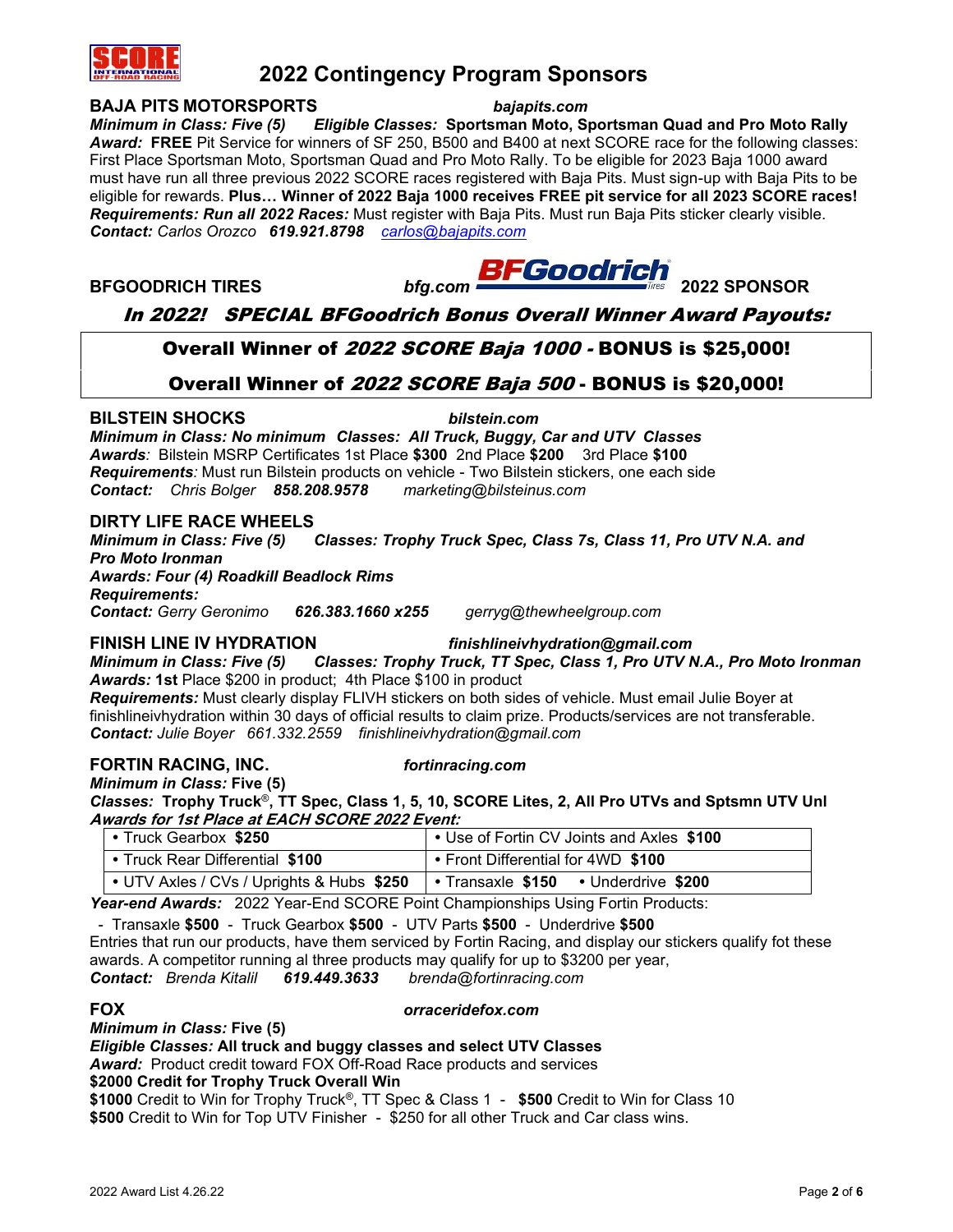

### **FOX** *– cont'd*

*Requirements:* Must use FOX products exclusively and run FOX 9" sticker on each side of vehicle. Proof of stickers and results required to claim contingency. Please submit results to [orrace@ridefox.com](mailto:orrace@ridefox.com) with supporting documents within 30 days of race. Contingency must be claimed within the same calendar year of the race. Contingency to be paid in the form of credit toward FOX products and services at MSRP. *Contact: Bryan Harrold 619.768.1800 orrace*@ridefox.com

### **HAWK PERFORMANCE** *hawkperformance.com*

*Minimum in Class: Three (3) Classes:* **All Classes**

*Award:* 1st Place – Two (2) free axle sets of Brake Pads, any Motorsports or Street Compounds, plus two (2) free axle sets of brake rotors. Value approx. \$1,000 2nd Place – Two (2) free axle sets of Brake Pads, any Motorsports or Street Compounds Value approx. \$400 3rd Place – One (1) free axle set of Brake Pads, any Motorsports or Street Compounds Value approx. \$200 Plus…30% off for all teams registered with Hawk. *Requirements:* All coupons for awards redeemed directly through Hawk Performance.com *Contact: John Butler 216.469.5316 jbutler@hawkperformance.com*

**HOWE PERFORMANCE** *howeperformance.com*

*Minimum in Class: No minimum Classes: All Truck and Car classes allowed to run Power Steering Award:* 1st Place \$200 off LABOR FEE on Power Steering Service/Repair for any class allowed to run power steering unit. *(Good for 1-year to date)*

*Requirements:* Must display Howe stickers on both sides of vehicle *Contact: Jeff Howe 619.561.7764 [howeperformance@yahoo.com](mailto:howeperformance@yahoo.com)*

# **KING SHOCKS** *kingshocks.com* **2022 SPONSOR**

*Minimum in Class: Five (5) Entries per Class*

*Eligible Classes:* **All SCORE Truck, Car and UTV classes**

Award: 1<sup>st</sup> Place in all classes All awards are in King Shocks products;

Trophy Truck® - **\$1,000** in product Class 1 - **\$750** in product Pro UTV 1 - **\$750** in product All Other Classes - **\$300** in product

Trophy Truck® Spec - **\$750** in product

*Requirements:* Must have (2) 4"x10" Blue or Black King Shock ®stickers – one each side. Must have King Shocks patch on upper chest level of driver's suit. See display Totter Home Truck or email *ramses@kingshocks.com* for patches. Must claim awards within 90 days of the race for which you are submitting a contingency claim form. There will be extensions, no exceptions. Contingency award cannot be used to claim King Shocks apparel.

*Contact: Ramses Perez 714.530.8702 ramses@kingshocks.com*

## **MAXIMA RACING OILS** *maximausa.com*

*Minimum in Class:* Five (5) or more starting vehicles or moto/quads in class. *Classes:* All Classes – Podium Finishes

*Award:* 1st - **\$250**: 2nd - **\$150**: 3rd - **\$100** All awards in product credit

*Requirements:* Must purchase and use Maxima Gear Oil from Weddle Industries and prominently display Maxima stickers on both sides of vehicle. This Maxima program coordinated by Weddle Industries and matches the Weddle program. Redeemable at ORW, Kartek amd MacKenzies locations.

*Contact: Dylan Dolby 619.449.9694 [dylan@maximausa.com](mailto:dylan@maximausa.com)*



**MOBELWAGEN** *racelinewheels.com* **2022 SPONSOR** *Minimum in Class: Five (5) Special Program exclusively for Class 11 Baja Bugs*

*Award***: \$750** payout to 1st place; **\$500** to 2nd Place; **\$250** to 3rd Place. Awards in Mobelwagen dollars at MSRP.

*Requirements:* Must run Mobelwagen MWR430 wheels exclusively including spares. Mobelwagen stickers required; one each side and one on roof, minimum size 12". Stickers available during tech inspection. Must have Mobelwagen contingency agreement signed before race. Must be classified as Official Finisher. Must claim awards within 30 days after official results. Social media tags @mobelwagen required for posts. *Contact: Richard Mendenhall 714.893.4160 richard@racelinewheels.com*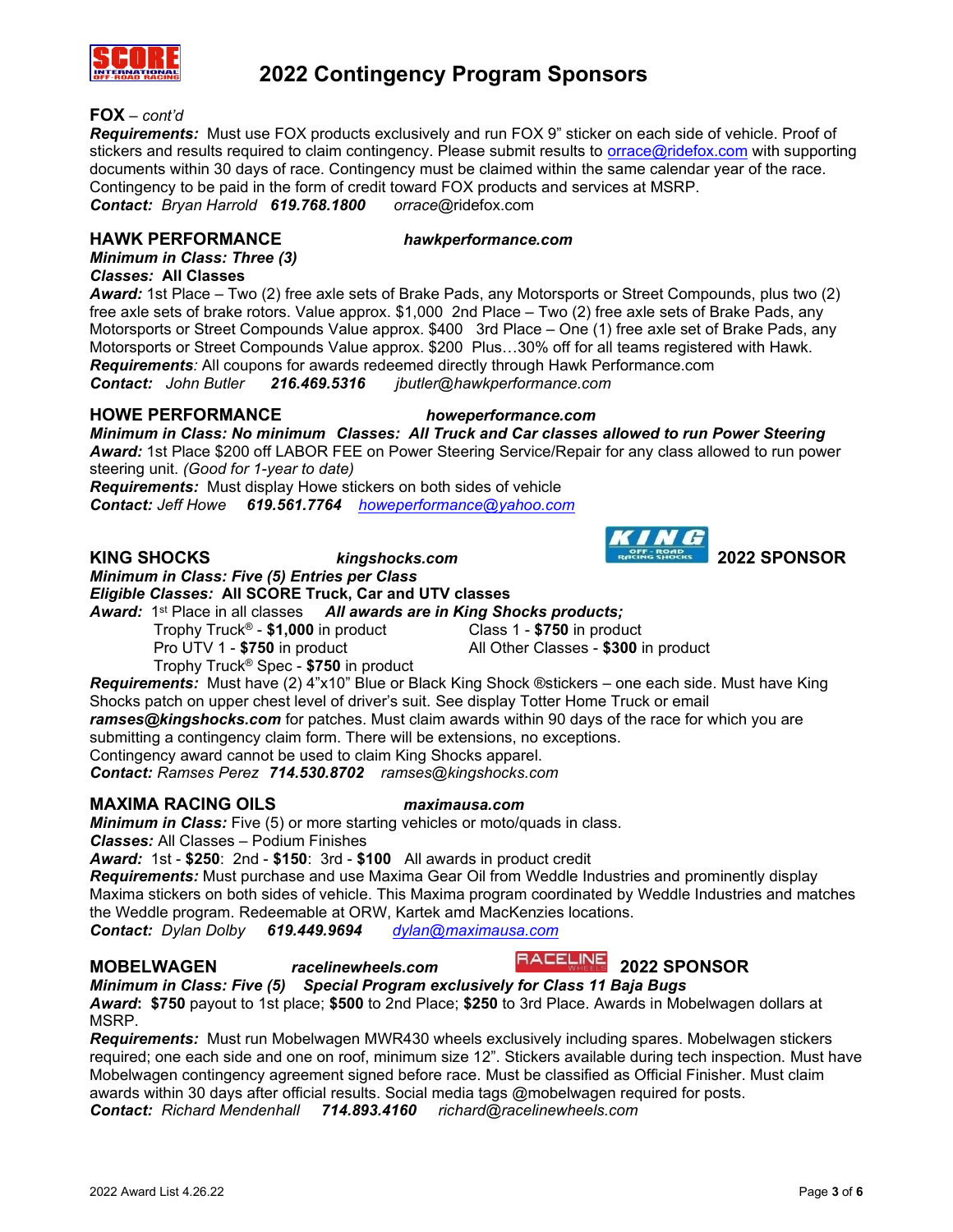

### **NITERIDER** *niterider.com*

*Minimum in Class: Four (4) - Eligible* **Classes: Pro Moto 30, Pro Moto 40, Pro Moto 50, Pro Ironman, and Pro Moto Rally**

Other eligible classes maybe announced prior to each event.

*Award:* **\$250** in product to 1st Place winner in each class listed above. Products include blinking lights, helmet lights, headlights and crew lights.

*Requirements:* Must display NITERIDER stickers on vehicle and helmet, and use product during race.

NITERIDER has rights to pictures or video of rider and vehicle for advertisement on social media, web page or any printed publication.

*Contact: Daniel Velazquez 646.203.7696 baja\_dan@hotmail.com*

### **OPTIMA BATTERIES** *optimabatteries.com*

*Minimum in Class: Three (3) Classes: All Car, Truck and UTV classes*

*Award:* 1st in class - \$100 Gift Certificate for class winners

*Requirements:* Exclusive use of Optima battery. Min. 3 entries/class, Two Optima stickers, one each side and clearly visible.

*Contact: Jim Conner 928.855.0912 [jcrace928@gmail.com](mailto:jcrace928@gmail.com)*

### **ORW - OFF ROAD WAREHOUSE** *ORWmail.com*

**2022 Class Championship awards following 2022 SCORE Baja 1000**

*Minimum in Class:* Must average 5 entries per race for 2022 season.

*Classes:* Trophy Truck, TT Spec, Class 1, Class 10, Pro UTV F.I. and Pro UTV N.A.

*Award:* **\$5,000 in ORW Bucks for 2022 SCORE Class Champion**

*Classes:* All other 4-wheel classes with average 5 entries per race

*Award:* **\$1,000 in ORW Bucks for 2022 SCORE Class Champion**

*Requirements:* Must sign-up for ORW program at ORW Contingency booth at SCORE race or email *[marketing@ORWmail.com.](file:///C:/Users/Lawton/Downloads/marketing@ORWmail.com)* Run approved ORW stickers on vehicle both sides. Run complimentary ORW limiting straps on vehicle (Must be installed by Baja 500). Other requirements will be provided. *Contact: Jayce Hensley r Jayce@ORWmail.com*

## **PCI RACE RADIOS** *pciraceradios.com*

*Eligible Classes: All classes for 1st Place only at All SCORE Races Minimum in Class: No minimum for Trucks, buggies and cars. Minimum of five (5) entries required for moto/quad classes.*

*Award:* 1st Place **\$100** credit towards any PCI retail product or service.

*Requirements:* PCI stickers visible both sides of vehicle; no competitor's stickers or equipment; Must register contingency with SCORE international for each event. Must meet all requirements. Must call or email Brandon at PCI to claim awards. *Contact: Contingency 562.427.8177 [contingency@pciraceradios.com](mailto:contingency@pciraceradios.com)*

# **RACELINE WHEELS** *racelinewheels.com* **2022 SPONSOR**

# *Minimum in Class: Five (5) Classes: All 4-wheel classes of trucks, cars and UTVs (except BC & WO) Award***: \$1000** payout to 1st in class; **\$500** to 2nd in class; **\$250** to 3rd in class. All awards in Raceline dollars. *Requirements:* Must run Raceline wheels exclusively including spares. Raceline stickers required; one each

side and one on roof, minimum size 12". Stickers available during tech inspection. Must have Raceline contingency agreement signed before race. Must be classified as Official Finisher. Must claim awards within 30 days after official results. Social media tags @racelinewheels and #teamraceline required for posts. *Contact: Richard Mendenhall 714.893.4160 [richard@racelinewheels.com](mailto:richard@racelinewheels.com)*

## **RACERS SAFETY SOURCE** *theracerssafetysource.com*

*Minimum in Class: Five (5) Entries* 

# *Classes: TT, TT Spec, Class 1, 10, Pro UTV N.A. and Open, Sportsman UTV Open*

*Award***: \$150** payout to 1st in class; **\$100** to 2nd in class; **\$75** to 3rd in class. All payouts in Alpinestars product. *Requirements:* Racers Safety Source stickers required; one each side and one on roof. Stickers available during tech inspection. Must complete SCORE Contingency Declaration form before race. Must be classified as Official Finisher. Must claim awards within 30 days after official results.

*Contact: Chris Emory 310.927.9862 [chris@theracersafetysource.com](mailto:chris@theracerssafetysource.com)*

2022 Award List 4.26.22 Page **4** of **6**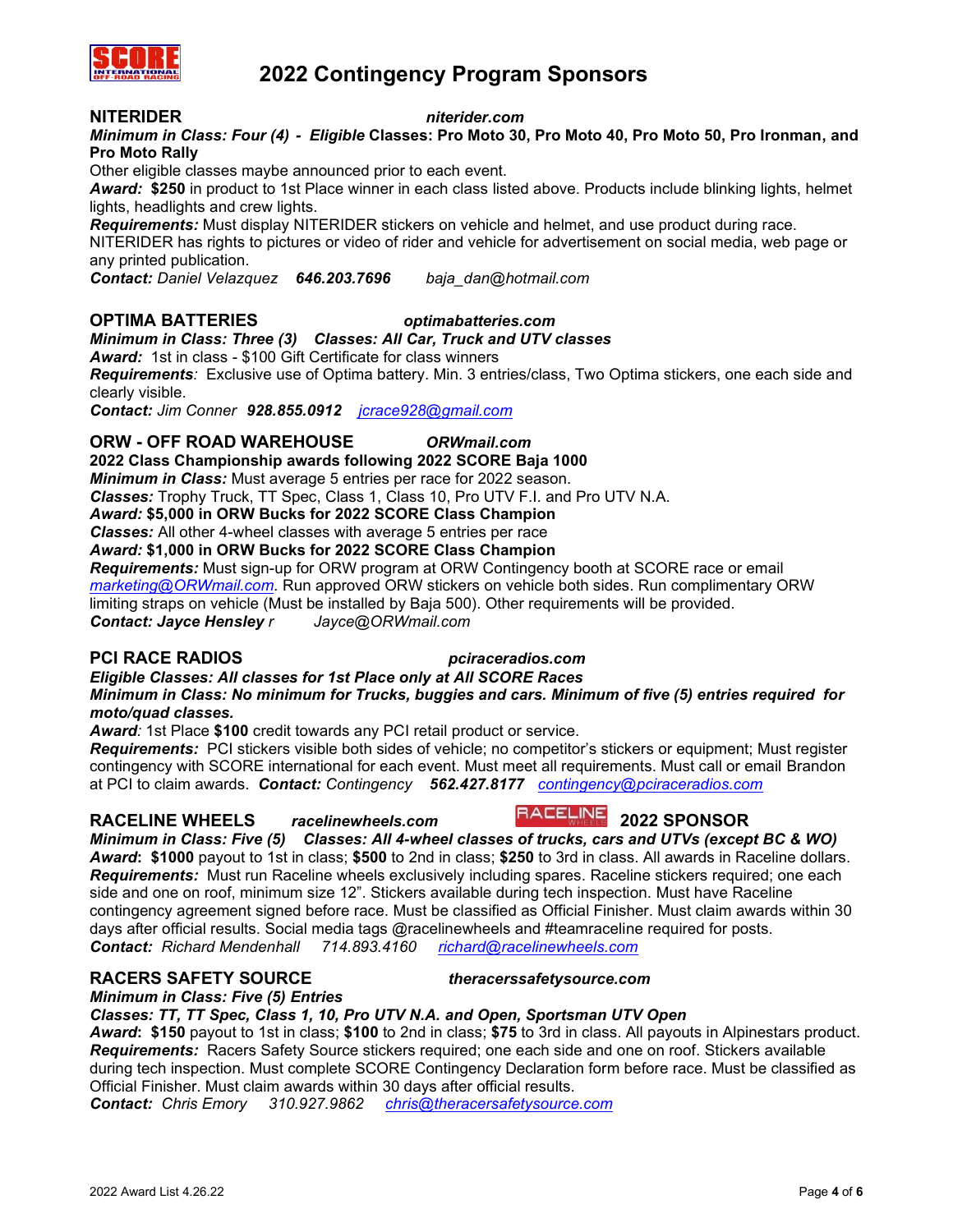

### **RIGID INDUSTRIES** *rigidindustries.com*

*Minimum Entries in Class:* **Three (3)** *Classes:* **Awards vary by Race and Class** *Awards:* **All awards are in Rigid Industries products** 

## Baja 500 and Baja 1000

Trophy Truck®, TT Spec, Class 1, Class 10, UTVs - **\$3,000** 1st Place; **\$1,500** 2nd Place; **\$500** 3rd place *All other Classes:* **\$500** 1st Place; **\$250** 2nd Place; **\$100** 3rd place

## San Felipe 250 and Baja 400

Trophy Truck®, TT Spec, Class 1, Class 10, UTVs - **\$1,500** 1st Place, **\$750** 2nd Place, **\$250** 3rd place *All other Classes:* **\$300** 1st Place, **\$200** 2nd Place, **\$100** 3rd place

*Requirements – All Classes:* Must exclusively use Rigid Industries Product - Must be registered with Tech Inspection/Contingency - Rigid Industries product must be displayed on vehicle at all times and lights must be on for day races. - Social Media Tags required.

### *Additional Requirements – Sticker Size and Placement*

**Trucks:** (2) 8" Rigid stickers placed on the side and (2) 4" Rigid stickers facing forward (headlight/valance) **Buggy:** (2) 8" Rigid stickers on the side and (1) 8" Rigid sicker centered on the skid plate **UTVs**: (2) 4" Rigid stickers on the side and (2) 4" Rigid stickers facing forward **M/C:** (2) 2" Rigid stickers forward facing (1) Rigid sticker on helmet Instagram: @Rigidmotorsports @rigidindustries– Facebook: Rigid Industries – Hashtags: #RigidIndustries #ownthenight #rigidnation

*Contact: Damon Flippo 602.748.0515 dflippo@rigidindustries.com*

### **RUGGED RADIOS** *ruggedradios.com/pages/contingency Eligible Classes: All Trucks and Cars, UTVs, Motos and Quads*

*Minimum Entries in Class:* Five (5) per Class – All Classes All Events

*Award:* 1st Place **\$250** – 2nd Place **\$150** - 3rd Place **\$75** All awards in Store credit

*Requirements:* Must use Rugged Radios product on the vehicle A minimum of one (1) product required..

(1) Must display Rugged Radio sticker on each side of vehicle and visible, (2) sticker cannot be modified (3) Stickers provided if needed (4) Stickers must be on vehicle during tech/contingency (5) Stickers must be on vehicle entire race (6) No competing company stickers are allowed to be displayed on race car.

(7) Must sign-up at ruggedradios.com/contingency

*Contact: Eric Lotz 888.810.0774 or 626.688.8646 [eric@ruggedradios.com](file:///C:/1%20A%20A%20SCORE%20File%20Primary/2022%20Contingency/Award%20Listing%20Doc/eric@ruggedradios.com)*

# **SAVAGE UTV** *[savageutv@gmail.com](mailto:savageutv@gmail.com)*

### *Eligible Classes:* **Pro UTV Classes 29, 19, 18 and 39**

*Minimum Entries in Class –* No Minimum Required

*Award:* \$200.00 Credit for purchase of Savage UTV products

*Requirements:* Must be using Savage UTV product on race vehicle. Must display Savage UTV sticker (provided) on each side of vehicle and visible. Must run at least one (1) product visible during event. *Contact: Matt Scarpuzzil 858.342.9766 [savageutv@gmail.com](mailto:savageutv@gmail.com%09)*

## **SIGNPROS CUSTOM LETTERING** *signpros.com*

*Minimum Entries in Class: Three (3) All SCORE Classes Eligible:*

*Award:* \$100 in product for all 1st Place finishers all SCORE truck, car, UTV and moto/quad classes *Requirements:* Must use product and display SignPro stickers on vehicle. No other graphic company stickers allowed. It is a winners responsibility to contact SignPros for contingency award. *Contact: Tim Cecil 714.672.0073 [tim@signpros.com](mailto:tim@signpros.com)*

### **SLIME** *slime.com*

### *Minimum in Class: No Minimum Eligible Classes: All Truck, Buggy and UTV classes*

*Award:* 1st Place - \$400 of Slime product including Slime Tire Sealant, Tire Inflators, Tire Repair Kits and Tire Gauges Reamer/Plunger Kits

*Requirements:* Must run Slime stickers both sides of vehicle. Register at SCORE on Contingency Day. Must have complete shipping address and email where possible.

*Contact: Joe Bowman 805.260.9600 joe.bowman@itwgtr.com*

# **SUNOCO RACE FUEL** *pauloilcompany.com*

# *Eligible Classes:* **All Truck, Buggy, Moto, Quad and UTV classes except Baja-e**

2022 Award List 4.26.22 Page **5** of **6** *Awards:* Trucks and Car Classes – Cash awards are available for 1st, 2nd and 3rd Place finishers in all classes at SCORE races. Award amounts vary by class depending on class and finish position.